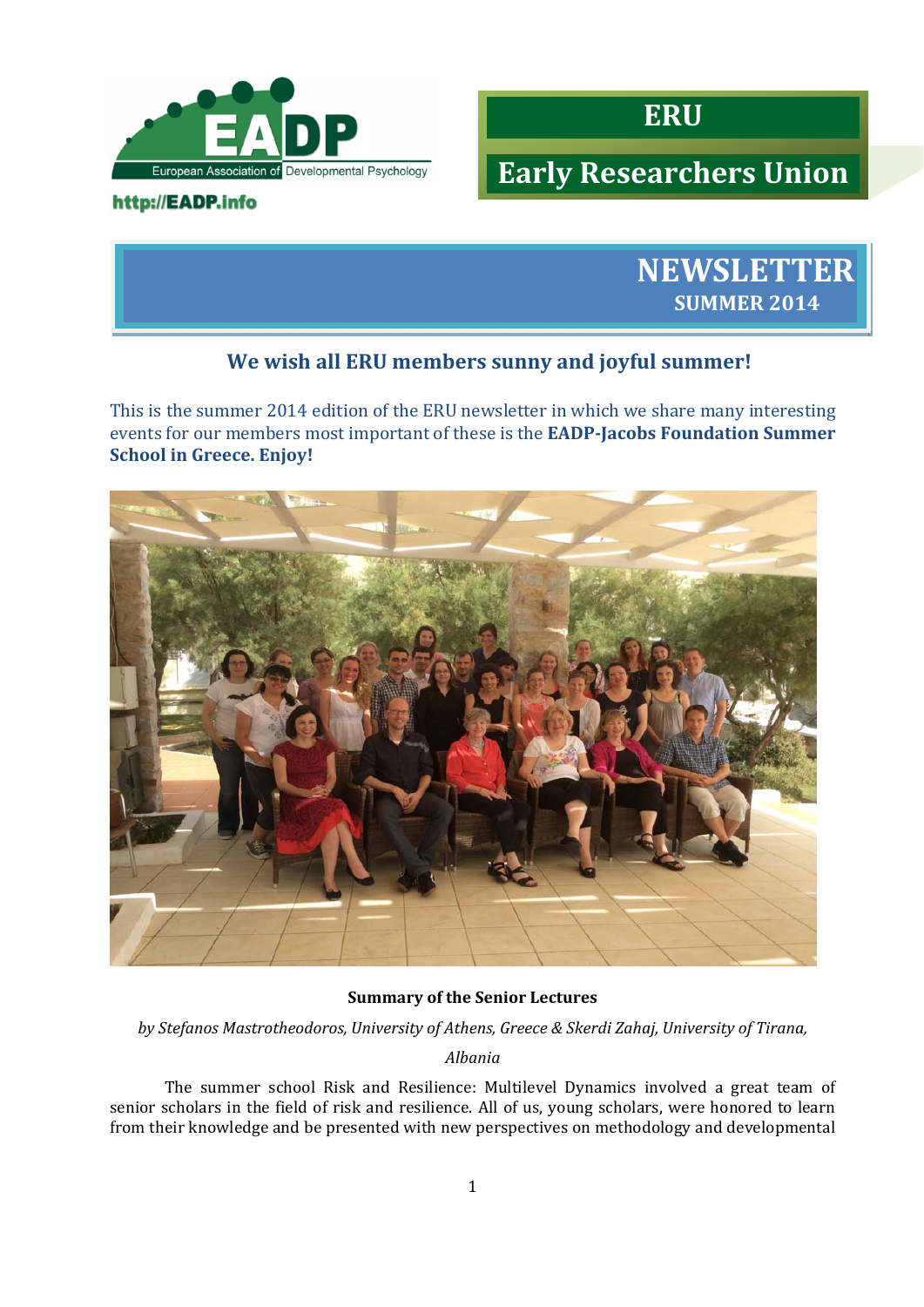approaches. Senior lecturers gave us the brilliant example of being a mentor, researcher, lecturer and psychologists at once.

The scientific program started with a lecture by Prof. Ann Masten with the focus on "Resilience in Development: Dynamic, Multilevel Models". Her presentation was really intriguing, very clear and engaged all of us in discussion. She focused on resilience in developing systems, multilevel dynamics, promotive and protective processes. The aim of the presentation was to emphasize that resilience must be studied at multilevel dynamics. 

The second lecture was a conceptual predecessor of the first: Hierarchical Linear Modeling (HLM) by Prof. Jens Asendorpf. During this session, and in the afternoon workshop, he gave us a good overview of the rationale of conducting a multilevel analysis along with a step-by-step guide through the stages of conducting such an analysis: data preparation, data analysis, interpretation of results. At the end of the day, we already felt amazed by the richness of the sessions, and eager for



the days to come.

On the second day, Prof. Froma Walsh gave a lecture on family resilience adding to the multilevel approach to understanding resilience. She introduced the "Walsh Family Resilience Framework", broadening the spectrum of theoretical constructs we can use in our research. Her presentation was focused on key processes in family resilience and research challenges in the context.

The next lecture was a step-by-step tutorial

by Prof. Manuel Voelkle on "Static and Dynamic Models of Longitudinal Data Analysis. He managed to convert "a complicated set of mathematical and equation symbols" and make us understand better research methodologies. Prof. Voelke introduced continuous time modeling, named "the absolute future in longitudinal data analysis". During the afternoon session we analyzed longitudinal data using R and Onyx. 

Prof. Christine Heim made a presentation about

psychobiological mechanisms of depression risk after childhood trauma. She focused on neuroplastic reorganization which is dependent on nature and timing and the interaction between genes and environment in developing depression after abuse in childhood. Her presentation was very important to understand the interaction between early environment, biology and expressions during development.

Prof. Michael Pluess made a presentation on variability in psychological reactivity: vulnerability, differential susceptibility, or vantage sensitivity? He presented vantage sensivity as a new model for human differences in reactivity to positive influences. His presentation was modern, very well organized; the pictures, graphs and examples were placed perfectly on the slides. It was a perfect example how a presentation should be made.



The last day of Senior Lectures was opened by Prof. Frosso Motti with the topic immigrant youth adaptation in the school context: a multilevel, dynamic perspective on risks and resources. The presentation was really interesting for the theoretical and methodological approaches. The data were analyzed by Hierarchical Linear Modeling and gave to all of us a bright example that resilience is better understood by multilevel models.



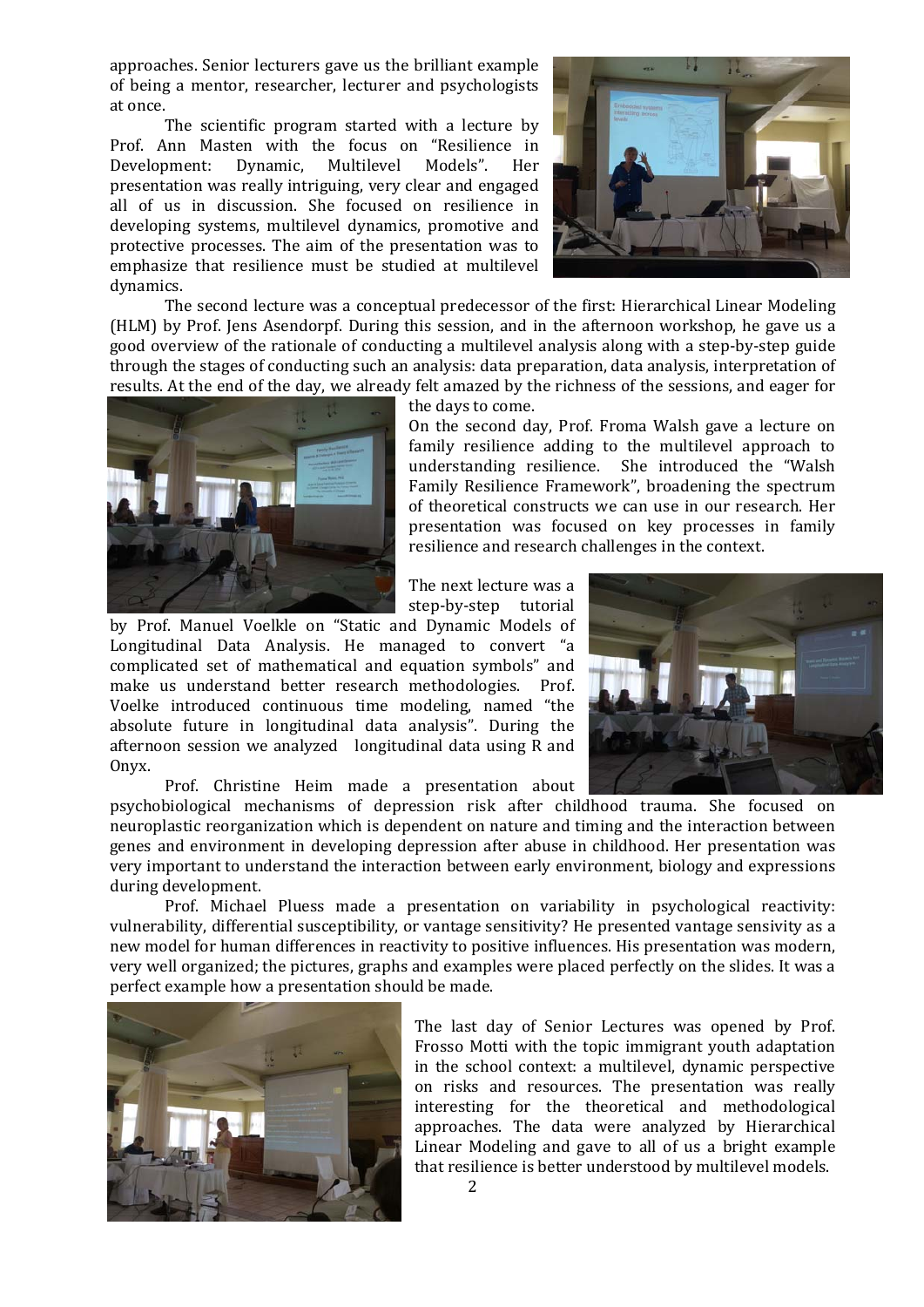The last presentation was from Prof. Katariina Salmela-Aro with the topic on promoting wellbeing during critical life transitions. Her presentation was focused on all critical life transitions of human development and emphasized the obstacles and resilience factors. Her presentation was the "sweet" after all the different tastes.



#### **Summary of the Young Scholars' Presentations**

*by Rongqin Yu, Utrecht University, the Netherlands & Lara Ayala Nunes, University of Seville, Spain*

Throughout the Summer School, two student presentations followed the faculty members' presentations. This was an excellent opportunity for participants to become acquainted with each other's research work. It was greatly enriching to get a glimpse at our colleagues' studies made in such diverse cultures (7 countries) and covering a wide life-span (from infancy to adulthood) with different methodologies (from Structural Equation Modeling to qualitative analysis). More specifically, the juniors presented their research on various topics such as infant's self-regulation skills, resilience on the situations of ex-kidnapped and ex combatants, and preparedness against future setbacks. The audiences were some of the best researchers in the field of resilience and young scholars who share similar interests. The seniors were very friendly, approachable, and active. We benefited a lot from their helpful feedback, insightful thoughts, and suggestions for further steps in our research projects. Among junior scholars, we learned a lot from each other in designing studies, analyzing data, improving writing, and many other aspects of academic skills. We shared our experiences in dealing with challenges in the junior stage of scientific career. We chatted about our dreams in science. Finally, in this very stimulating environment, we were able to form follow up collaborations after the summer school.

#### **Summary of the Poster Session**

by *Angie* Paola Román Cárdenas, Catholic University, Italy



The scientific program of the summer school concluded with the poster session. Young researchers and faculty members shared their ideas and feedback around diverse research projects that were presented. As part of the general dynamic, participants and faculty members had the opportunity to read each poster before the formal presentation. Then, an oral presentation of five minutes for each participant was considered. Each participant introduced the general topic of the research project, the main

research questions, the sample, the method that was used and some questions that considered significant to be discussed with faculty members and with the other colleagues. This is the list of the researches presented during the poster session:

- What works, for whom, and under what circumstances: Applying the differential susceptibility model to the evaluation of efficacy of an antibullying/cyberbullying program (*Benedetta Palladino,* University of Firenze, Italy)
- Impact of early life stress on structural brain development and affective problems -Berlin Longitudinal Children Study (*Judith*) *Overfeld,* Charité Universitätsmedizin Berlin, Germany)
- Antenatal depression effects on infants' psychobiological development (Sarah Nazzari, University College London, UK)
- Psychological factors associated with metabolic control in

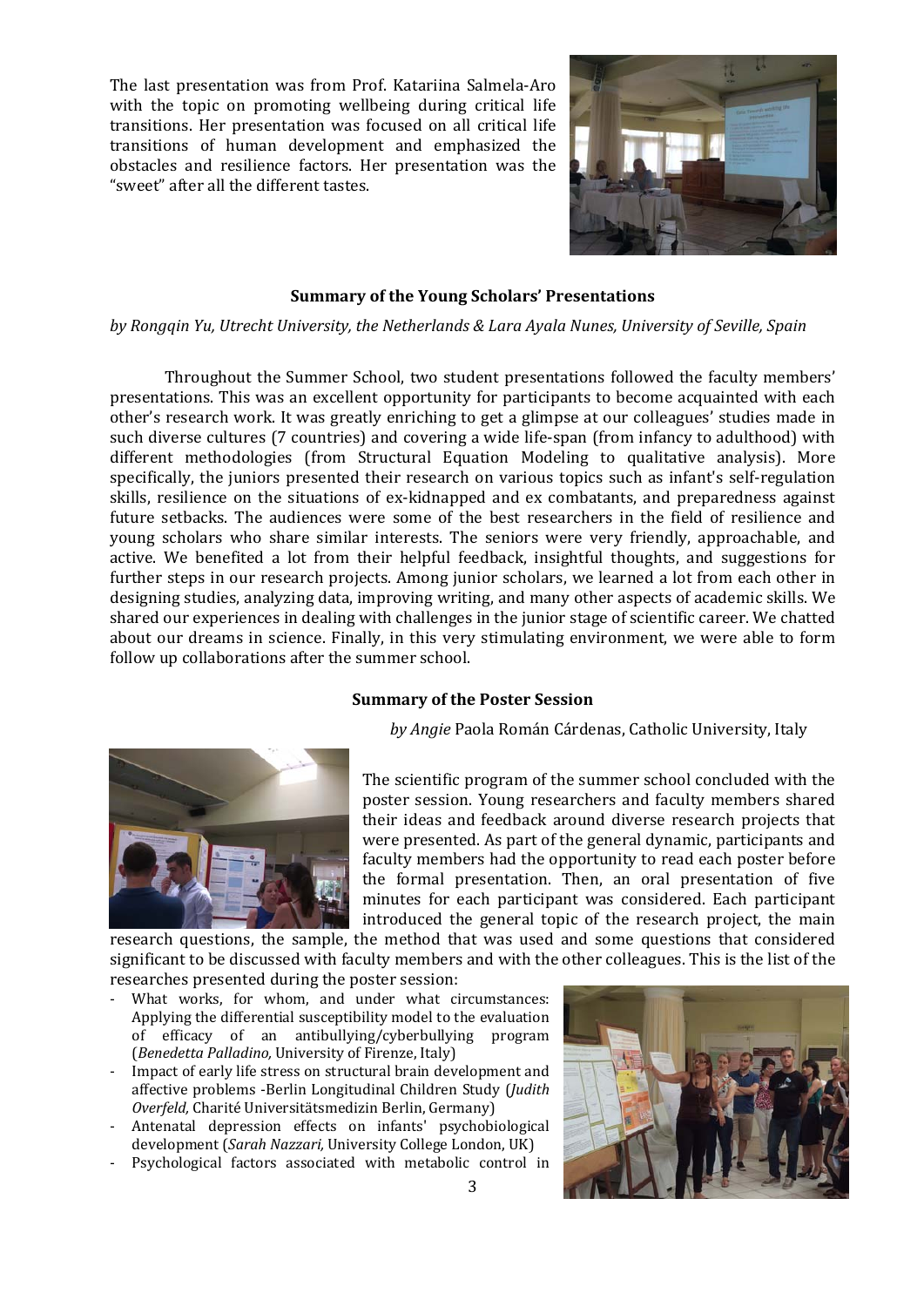adolescents with type 1 diabetes (*Andrada Cosma,* Babes-Bolyai University, Romania)

- Religiosity and adaptation of immigrant adolescents in the Greek school context: A multilevel, longitudinal study (*Aliki Dimopoulou,* University of Athens, Greece)
- Developmental tasks, income and agency during emerging adulthood: A longitudinal study (*Mette Ranta*, University of Helsinki, Finland)
- The role of basic need satisfaction and motivation in adolescent's resilience: A self determination theory perspective (*Arcan Tigrak,* Hacettepe University, Turkey)
- Are there optimal levels of parental control for adolescent adjustment? (*Loes Keijsers,* Utrecht University, The Netherlands)



- Risk and promotive factors in a small island community: A model of positive youth development in adolescence (Pasquale Musso, University of Palermo, Italy)
- Development of collective identity: A three-year longitudinal study of Turkish-Bulgarian, Muslim-Bulgarian and Bulgarian adolescents (Radosveta Dimitrova, Stockholm University, Sweden)
- Identity formation among Albanian adolescents: A cross-sectional comparison from middle adolescence to late adolescence (*Skerdi Zahaj,* University of Tirana, Albania)

The poster session was really appreciated by all participants of the Summers School. It was an important space in which faculty and young researchers shared experiences and discussed new ideas and feedback about the topics that were presented. According to the general evaluation made by participants about the dynamic of the poster session, one of the most enriching parts was the assignment of a moderator and a discussant of the faculty. This articulation between the general introduction of the poster and the feedback made by the discussant and other participants, has permitted to underline the strengths and to consider new possibilities to enrich each research project, especially on its methodological part. Participants made suggestions for future summer schools, to organize the presentation of the posters, divided in different sessions at the end of each day of the scientific program, in order to have each poster exposed during the entire summer school. 

#### **Summary of the Social Events**

#### *by Bendetta Palladino, Florence University, Italy*

Just after we all arrived and we had the first little taste of Syros, the start of this experience was absolutely delicious (as expected from Greek cuisine) and the deliciousness for our senses continued throughout the summer school. It all began with a welcome dinner on the terrace of the meetings location that overlooks the sea, following a short introductive presentation. Besides, we had two other social events in the middle of the Summer School and for its conclusion, in which we managed to enjoy the breathtaking sunsets and a totally relaxing atmosphere, which certainly helped creating a truly friendly environment that was perfect for networking.



The locations of the social events, Ermoupolis, San Michali and the Kini bay (Allou Gialou restaurant), were marvellous and had been chosen appositely so that we could experience all the richness of the island, from the peak to the sea and its' stunning coast. Both from the top and from the bank, the view of the archipelago of Cyclades in front of us was absolutely astonishing and this made the background of all of our evenings even more pleasant and remarkable. This way, it became much easier to communicate informally, share and shape experiences and future plans and establish positive relationships, professionally and personally. All of these moments complemented perfectly all of the days of hard work in which we could surely interact with professors and other participants, maybe, in a more "educational-related" context. During our stay, we were really able to get to know each other. The diversity of participants and their different countries of origin along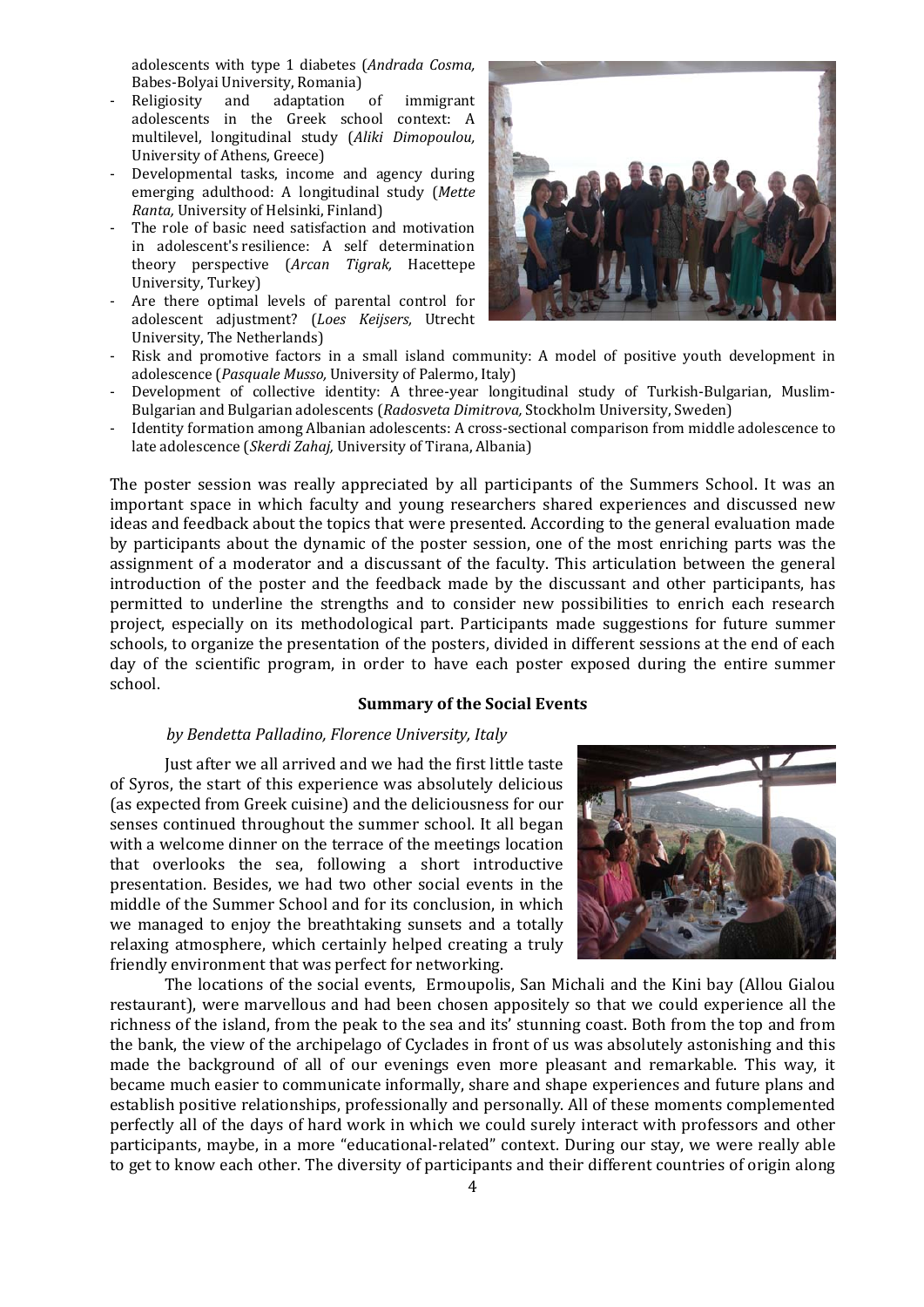with the varied research topics brought to inspiring conversations and helped us come up with creative suggestions and the possibility of future international collaborations. We believe we owe a lot to the organizers of these events, who made possible this delightful opportunity of sharing and the marvellous experience that came with it.





A large amount of gratefulness goes also to our Greek "summer school mates" who really took care of us (and especially of our palate..:) during the informal evenings they organized the other days: we really appreciate all of their efforts to show us Greek habits and their ability of sharing which made our stay even more comfortable and pleasant. All of these interactions came through a perfect melting pot in which a relaxing context, the most delicious dishes, an enormous variety of people, knowledge and experiences along with a great company, created the best of moods for new relationships to grow.

#### **Final thoughts, feedback and acknowledgments!!!!**

The last day of the summmer school, we dedicated a morning session to discuss with our collegues and seniors what we have learned and how we see the future and also EADP can do for young scholars. We all agreed that we gained knowledge on three different statistical packages, on integration of statistical techniques and different definitions about resilience. We developed a lot of contacts and friendships, while also learning the work of others from different international perspective. We very much appreciated the individual consultation sessions, parallel sessions and thematic sessions and informal and professional setting for work and discussion.

For the future, we all agreed that we definitely need more training and capacity building events e.g. workshops, seminars and the continuation of the ERU writing week, which is one of its kind. We also would like to see more opportunities for visiting senior scholars and work together on a similar topic. Ideas on developing special topic groups have been discussed, along with the opportunity to plan events for the EADP biennial meeting in Braga.

*We are all extremely grateful to EADP and Jacobs foundation for such an important training event for our careers!*

#### **Feedback by the Summer School Participants**

"This summer school was a great experience for me, as I had the chance to meet with young, as well as senior, scholars from many different countries, and spend with them 5 wonderful days. With the young scholars we shared ideas, interests and had lots of fun. I also feel lucky to get to meet with the senior scholars, as I got plenty of useful directions from them, regarding how to continue or to improve my PhD research. The program was skill oriented which I found really helpful. The spot was great, as it was so easy after long sessions to go for a refreshing swim in the sea in front of the hotel. All in all, this summer school was a great experience that I think should be repeated and be looked for by any young researcher."

*Stefanos Mastrotheodoros, University of Athens, Greece*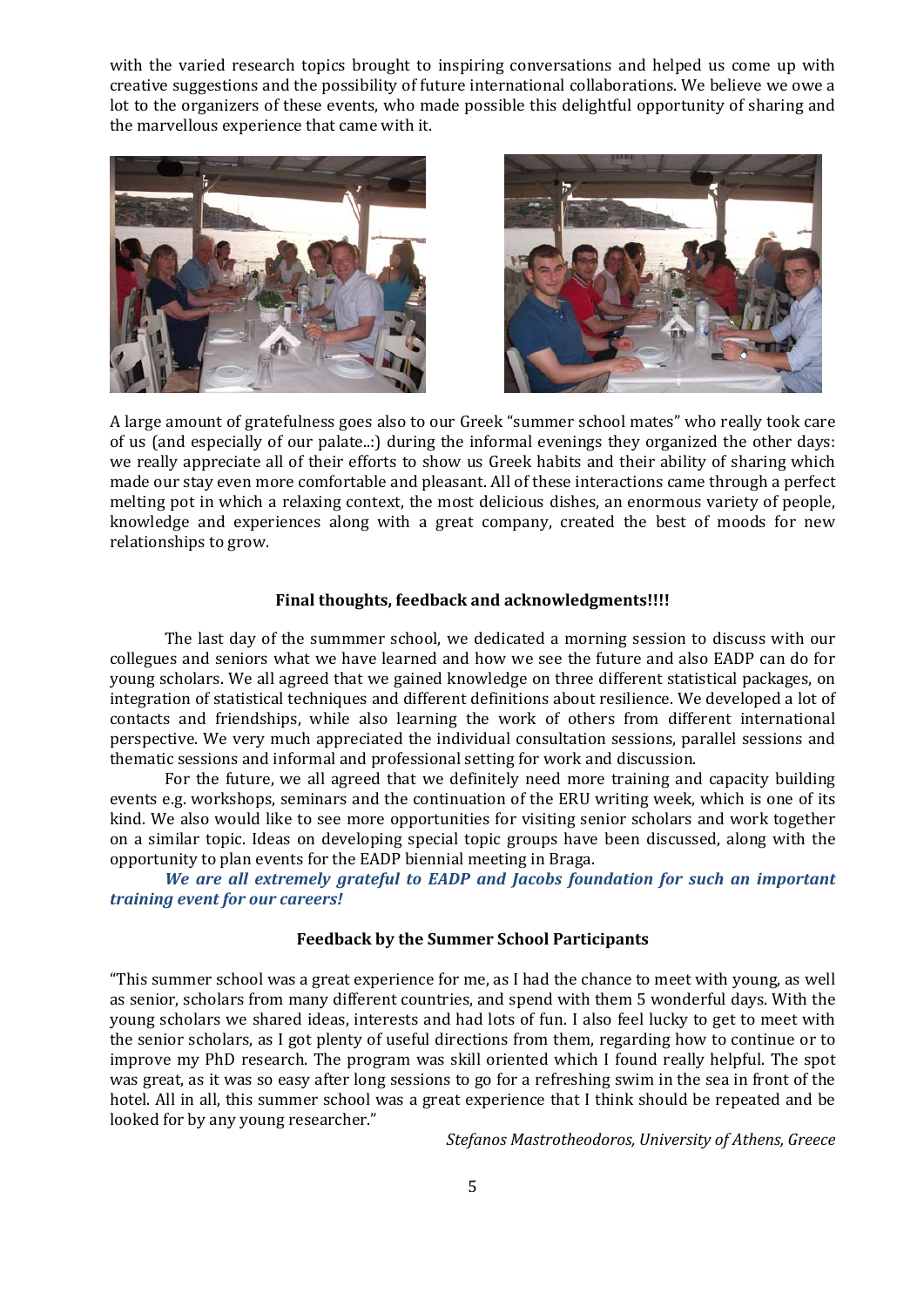"Being part of summer school "Risk and Resilience: Multilevel dynamics" has been a very important experience for my professional career. During the summer school I learnt what I have to study for being a good researcher in developmental psychology. The Senior Lectures were a brilliant example of being a mentor, researcher, lecturer and psychologists in one person. Also, I met very inspiring young scholars, with whom I will collaborate in the near and long future."

## *Skerdi Zahaj, University of Tirana, Albania*

"The summer school was an excellent opportunity to meet other early career developmental psychology researchers, as well as present my research and consult with experts in the field. I am sure my research and professional development will benefit from the experience of the summer school." 

## *Lucy Markson, Cambridge Univeristy, UK*

"Proud being scholar where my understanding grows - Comprehension." All in all, I was very pleased with the experience." *Elina Marttinen, University of Helsinki, Finland*

"It has been a very fruitful summer school for me. I met several leading scholars in my research field. I was very happy that I could get very precious advice from them for my projects. I also have met a lot of wonderful junior researchers. I learned so much from them in doing better research."

## *Rongqin Yu, Utrecht University, the Netherlands*

"I enjoyed the summer school and hope to have an opportunity to attend similar happenings again. It was inspiring to hear lectures of the different topics on the field of developmental psychology from the wide variety of experts and I enjoyed the statistical workshops, although the time was sometimes too limited. Also meeting other young scholars was interesting and fun, and I think summer schools like this are good ways to broaden your networks and views of the field of study."

## *Päivi Merjonen, University of Helsinki, Finland*

"The summer school was a rich experience and an opportunity to get acquainted with new methodology and different approaches. Also, the possibility to consult with the faculty in small groups but also on a more personal basis, as well as meeting peers that face or have recently faced similar challenges was an amazing motivation."

## *Nancy Papathanasiou, University of Athens, Greece*

"The summer school offered a great opportunity for young researchers to enjoy science, and specifically the developmental resilience science, in a beautiful environment like the Syros Island. It actually enriched my scientific background thanks to senior lectures, junior talks and poster session, and especially the mutual exchange of perspectives and opinions among participants. I had a European breath of a young research community. We need some kind of air!"

*Pasquale Musso, Univeristy of Palermo, Italy*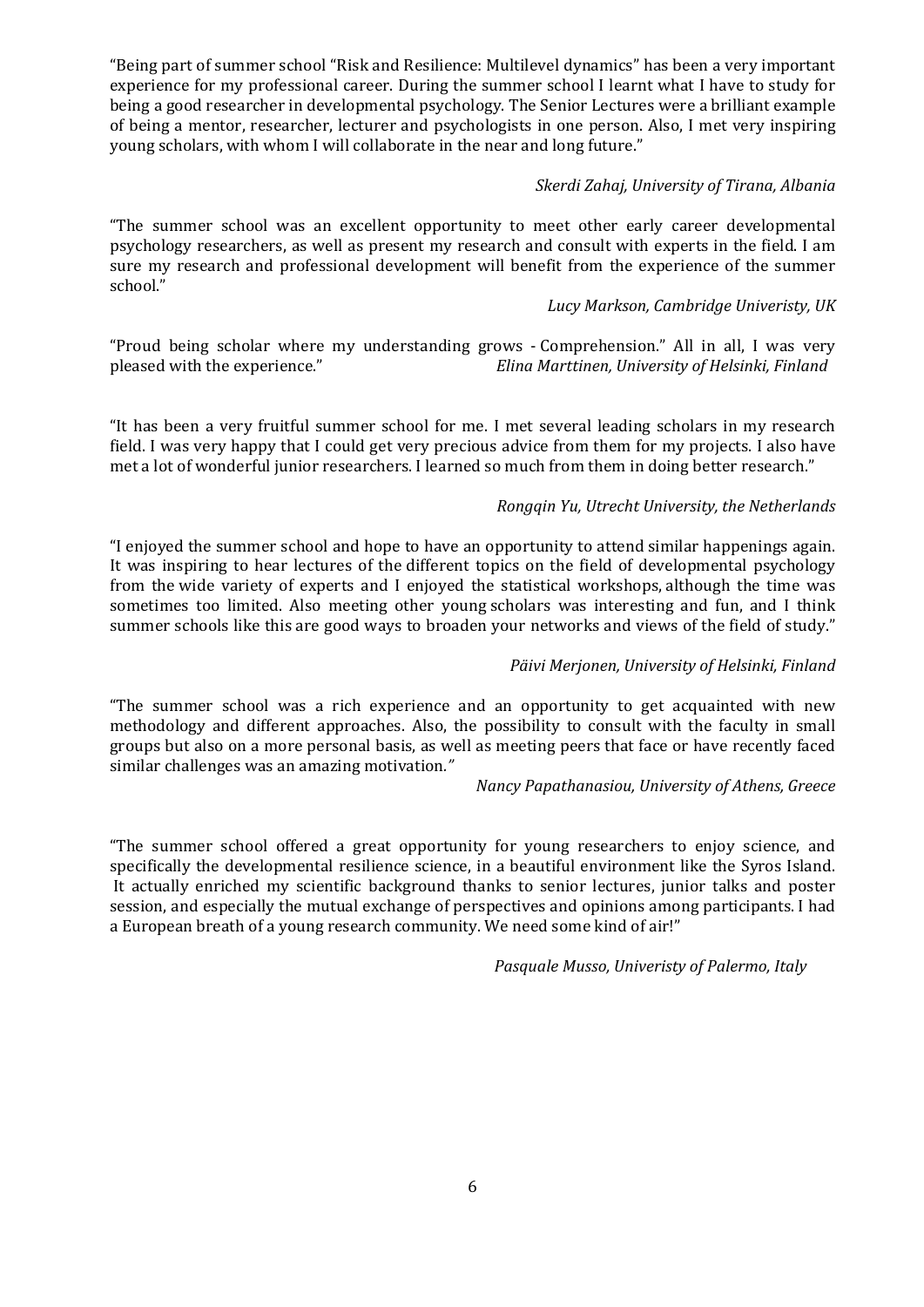#### **NATIONAL REPRESENTATIVES' PAGE**

ERU is very pleased to welcome new national representatives for Italy: Benedetta Palladino and Pasquale Musso. Their short bio and research interests are presented below.

#### **Benedetta E. Palladino**



Benedetta obtained in 2014 her doctorate in Psychology and Neuroscience - Cognitive Science, Developmental Psychology - at the University of Florence, Italy, with a dissertation about an evidence based program against bullying and cyberbullying. She evaluated a program developed by her research group with a specific focus on measurement of the constructs, evaluation of efficacy and moderation and mediation processes involved. She is currently working as post-doctoral researcher at Department of Educational Sciences and Psychology, University of Florence. Her main research interests are on bullying, cyberbullying, the impact of new technologies and evidence based intervention, specifically on designing and evaluation of school-based programs. Since 2010 she is also involved as a teaching assistant at the Faculty of Psychology at the

University of Florence. She is a member of the scientific group -Laboratory on Longitudinal studies on Developmental Psychology at Florence University-responsible for delivering and evaluating intervention programs against bullying and cyberbullying. E-mail: benedetta\_palladino@yahoo.it

#### **Pasquale Musso**

Pasquale Musso obtained his master degree in Developmental and Educational Psychology in 2005 and his PhD in Public Relations in 2011 at Palermo University, Italy. His doctoral dissertation focused on development of European identity in childhood and adolescence and its implication in terms of European policy and governance. During the PhD course, he was a visiting student at UCLA working with the group of Prof. P. Bentler on multivariate analysis with latent variables and structural equation modeling, took part in the research group of the European project "Training Citizenship and Intercultural Education: methods and resources for adult learning (Tra.C.I.E.)" funded by European



Commission (Lifelong Learning Program, Grundtvig, Multilateral Project) and started his participation in the international research program MIRIPS (Mutual Intercultural Relations in Plural Societies), promoted by Prof. J. Berry. From 2005 to 2012 he also worked as psychologist and coordinator of civic youth centres in Palermo. Currently, he is working at the Psychological and Educational Sciences Department at Palermo University and his research interests focus on development of European identity, mutual intercultural relations in a developmental perspective, citizenship and intercultural education and the role of community characteristics in the risk and promotive processes during adolescence.

E-mail: pasquale.musso@unipa.it; muspasq@gmail.com